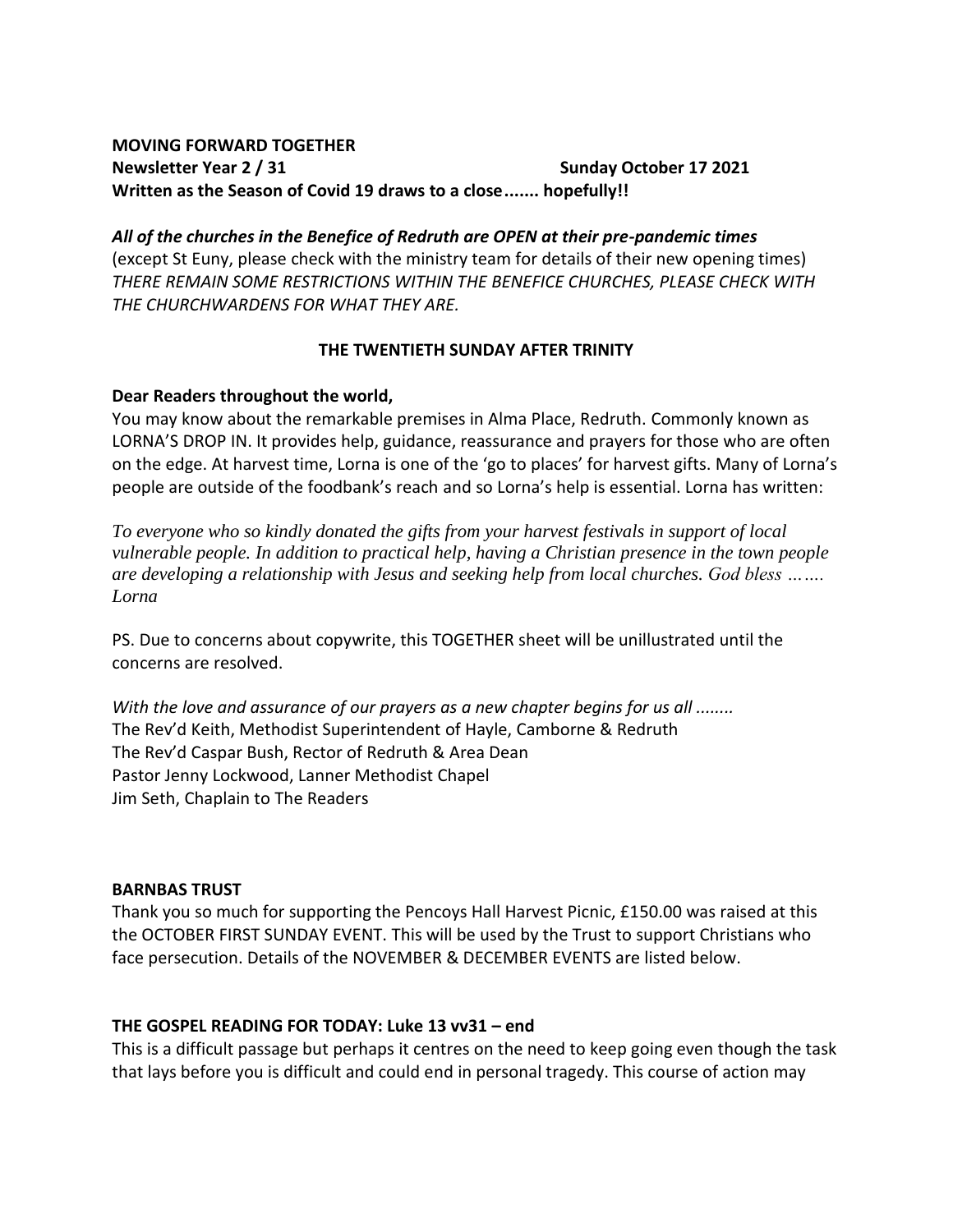well have been something that others have warned you against, yet you feel you have no choice but to continue.

This is the way that many of the people that we call saints chose to take, that many modern day saints like Martin Luther King, Maximillian Kolbe and Mother Teresa of Calcutta have chosen. To go on with a chosen activity, a chosen act of protest a chosen lifestyle, despite all the advice to the contrary. As you read this passage, maybe you will remember moments when you have stood your ground and refused to compromise. Sometimes, each one of must seek to SPEAK TRUTH TO POWER and trust to God's love to guard and protect us.

# **THIS WEEK THE ANGLICAN CALENDAR REMEMBERS: MONDAY OCTOBER 18 Luke the Evangelist**

Luke was a dear friend of the Apostle Paul, and is mentioned three times by him in his letters. Paul describes Luke as 'the beloved physician' and as his only companion in prison. It is understood that Luke wrote the Gospel that carries his name and also The Acts of the Apostles. Luke's account of the life of Jesus has a pictorial style and it is from Luke that many of the stories that we hold dear are taken. He does not have the theology of Paul but sees the good news as being for all people regardless of who they are. It is believed that he wrote his Gospel in Greece and died at the age of 84.

# **TUESDAY OCTOBER 19 Henry Martyn Translator of the Scriptures Missionary 1812**

Born in Truro in 1781 Hery went to Cambridge at the age of 16 where his friendship circle led to an interest in missionary work. In 1805, he joined the East India Company as a chaplain. He was a brilliant preacher, teacher and translator, although the Magnificat was forbidden lest it led to a revolution. He is famed for translating the New Testament into Hindustani, Persian and Arabic. He died in Armenia of tuberculosis

# **PRAYERS FOR THE WEEK**

**SUNDAY OCTOBER 17:** *The twentieth Sunday after Trinity* "Who can then separate us from the love of Christ?" Romans 8 vv35 **PRAY FOR THOSE WHO SEEK TO RIDICULE OR IGNORE A PERSON'S FAITH**

# **MONDAY OCTOBER 18: Luke the Evangelist**

**"**How wonderful and delightful it is for the believers to live together in unity" Psalm 133 vv1 **PRAY FOR FAMILIES, ESPECIALLY FOR THOSE FAMILIES THAT ARE DIVIDED BY DISTANCE OR BY ARGUMENT, THAT THEY MAY BECOME ONE**

**TUESDAY OCTOBER 19: Henry Martyn Translator of the Scriptures Missionary 1812** "Throughout all this, we are conquerors because of him who loved us" Romans 8 vv37 **PRAY FOR THOSE WHO FACE TRIAL EVEN THOUGH THEY ARE INNOCENT, FOR THOSE WHO ARE IN PRISON UNJUSTLY AND FOR THOSE WHO FACE DOMESTIC VIOLENCDE**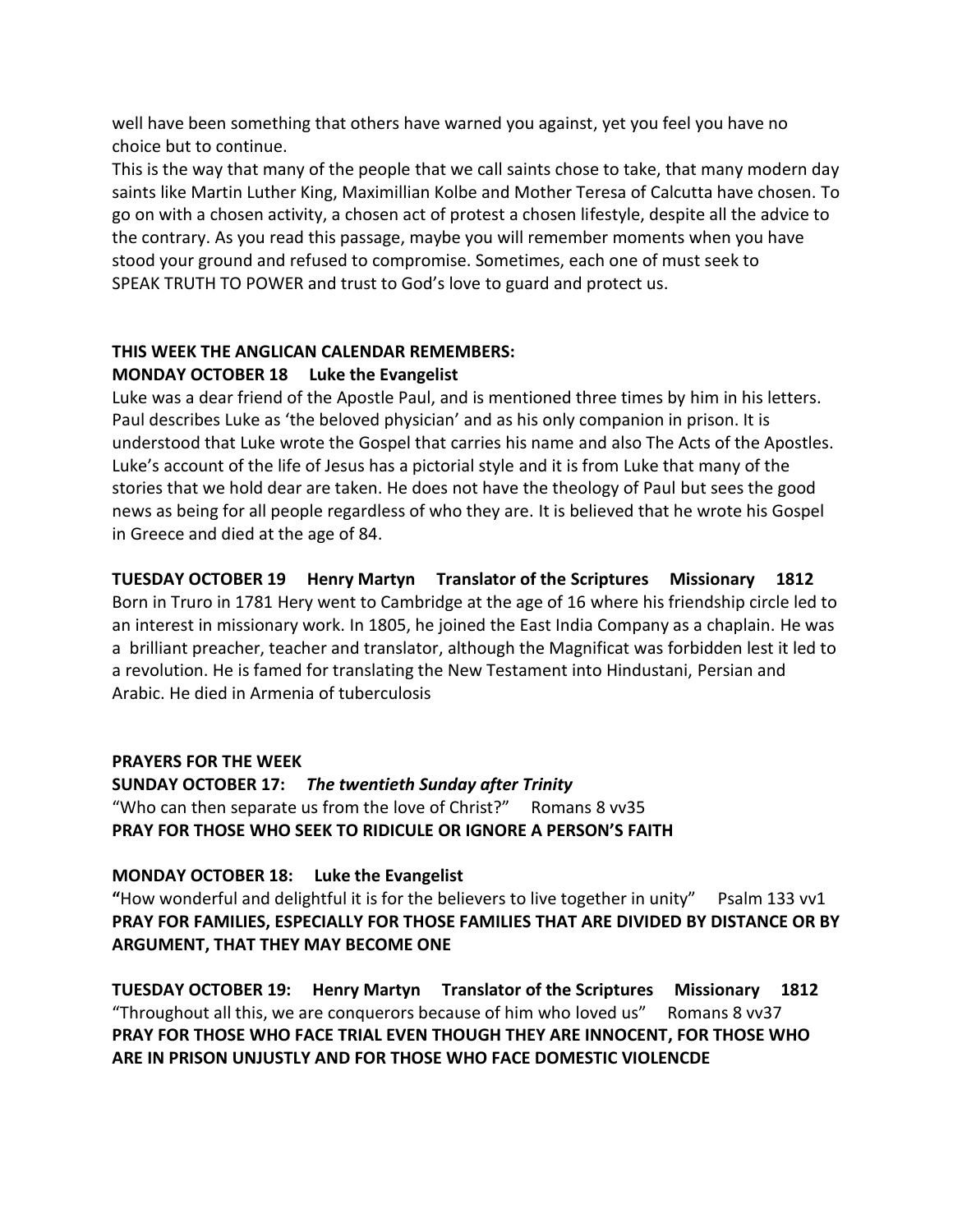#### **WEDNESDAY OCTOBER 20:**

"Lord there is no-one who can oppose you when it is your will to save" Esther 13  $\vee$ 9 **PRAY FOR CHARITIES WHO KEEP TRYING TO RAISE FUNDS TO BRING LIFE, HOPE AND COMFORT TO MANY**

#### **THURSDAY OCTOBER 21:**

"Neither death, nor life, nor things present, nor things to come, nor height nor depth, nor anything in all creation will separate us from the love of God in Christ Jesus our Lord" Romans 8 vv38

**PRAY FOR THOSE WHO HAVE SUPPORTED US ON OUR LIFE'S JOURNEY AND FOR THOSE WE HAVE LOVED, BUT SEE NO LONGER**

#### **FRIDAY OCTOBER 22:**

"Your name O Lord endures forever, your renown O Lord, lasts throughout the ages" Psalm 135 vv13

**PRAY FOR THOSE WHOSE LIVES HAVE SPOKEN OF YOUR LOVE AND WHO HAVE NOT TURNED FROM THE PATHWAY OF TRUTH**

**SATURDAY OCTOBER 23:** "It is not through their ancestry that people are regarded as children of God" Romans 9 vv8 **PRAY FOR THOSE WHO SEE THEMSELVES AS SUPERIOR TO OTHERS BECAUSE OF PAST RELATIONS**

#### **HOLY COMMUNION AT HOME**

Perhaps you are still receiving the Blessed Sacrament at home? Perhaps you are still zooming your Sunday Service week by week. No-one must do what they are not comfortable with, so this prayer may still be of use to you. The Redruth Benefice churches remain open for private prayer and weekday services of Holy Communion and now the Benefice churches are open as usual on a Sunday (check timings for St Euny). However you may well have taken the decision to STAY AT HOME. The following prayer will help you to receive the Sacrament at home when once you would have been in church, or even on zoom. A prayer is offered and bread is taken:

*As the seed falls into the earth and dies to give life to the grain,*

*As the corn is cut and crushed to make flour,*

*sAs the flour is baked and the yeast dies to give life to the dough.*

*As the bread is broken and eaten to give life to the body.*

*So Jesus, sitting with the disciples, took bread, broke it, and said:*

**"This is my body broken for the world"**

*Eat the bread and remember Jesus*

May God bless you on your journey and keep you safe.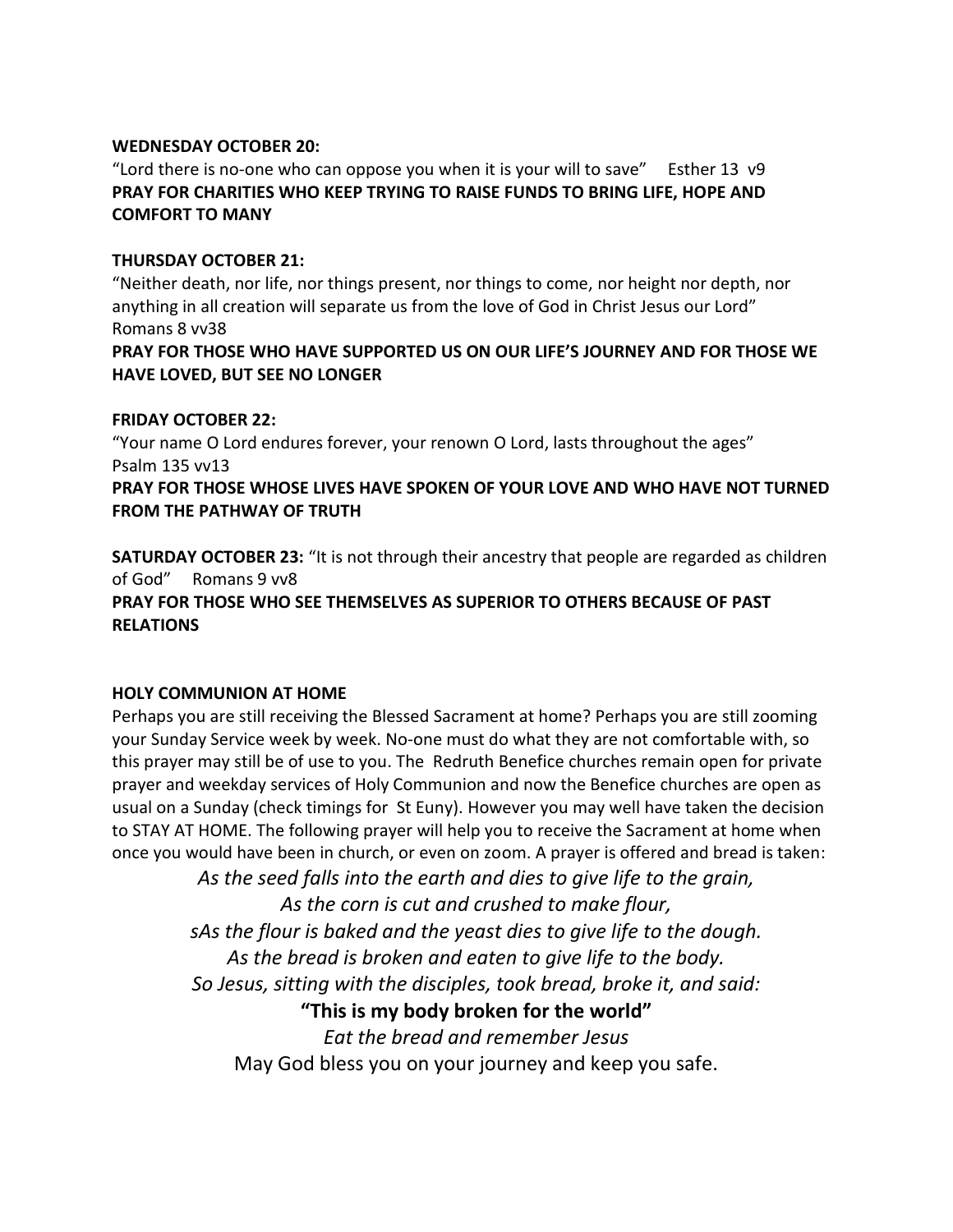#### **FIRST SUNDAY EVENT**

The November Event will be at Christchurch on **SUNDAY NOVEMBER 7** at 6.00pm. This will be a SERVICE OF REMEMBERING. Similar services will be held at: **Treleigh Church / Sunday October 31 / 3.30pm Pencoys Church / Monday November 1 / 6.00pm Four Lanes Chapel / Friday November 5 / 6.00pm St Euny Church / Sunday November 14 / 3.30pm**

The December Event will be at the Four Lanes Methodist Chapel, on **SUNDAY DECEMBER 5**  at 6.00pm. It will be led by LUCIE R. And LISA C. (an ordinand on placement within the Benefice). The charity is to be decided.

### **SUNDAY AT 6.00pm**

Still lighting your candle at 6.00pm each Sunday? If you are, THANKYOU. The list is updated regularly: This list goes all over the world and if you would like a name added, no matter where you are just let FP know at baptism66@gmail.com

IN NEED: Nigel, Olly, Morgan and all their family and friends, Peter & Maureen, Val., Mandy, Monica & Victor, Ian, Mist., Rose & Terry, Francis, Rex, Joy, Jamie, Marlene, Caroline & family, Mark Genower, Zoe, Isabelle & Andrew, Betty, Mother Shirley & Max, Baby Rosa, Rory and Liam in their grief and all of Tara's family

*THOSE WHOSE JOURNEY IS OVER: Jowan a young man who died suddenly, Jean Jackson* 

### **SUPPORT OUR CHRIST THE KING / SOCK**

The Christchurch community thank you very much for your support and generosity which made SOCK1 such a success. £800.00+ was raised to support the church into the future. **THANK YOU!!**

**SOCK2** takes place on SATURDAY OCTOBER 30 still at Christchurch, and still at 2pm – 4pm. The Church Council have met to decide on the attractions, so here are some of the events you can hope to expect …..

*The famous CRAFT emporium BINGO, featuring the four corners and the Olympics!! Margaret & Vanessa's tea-room A raffle Revolving local history photos The young people's OASIS The donation washing line of socks!! AND MAYBE MORE ……..*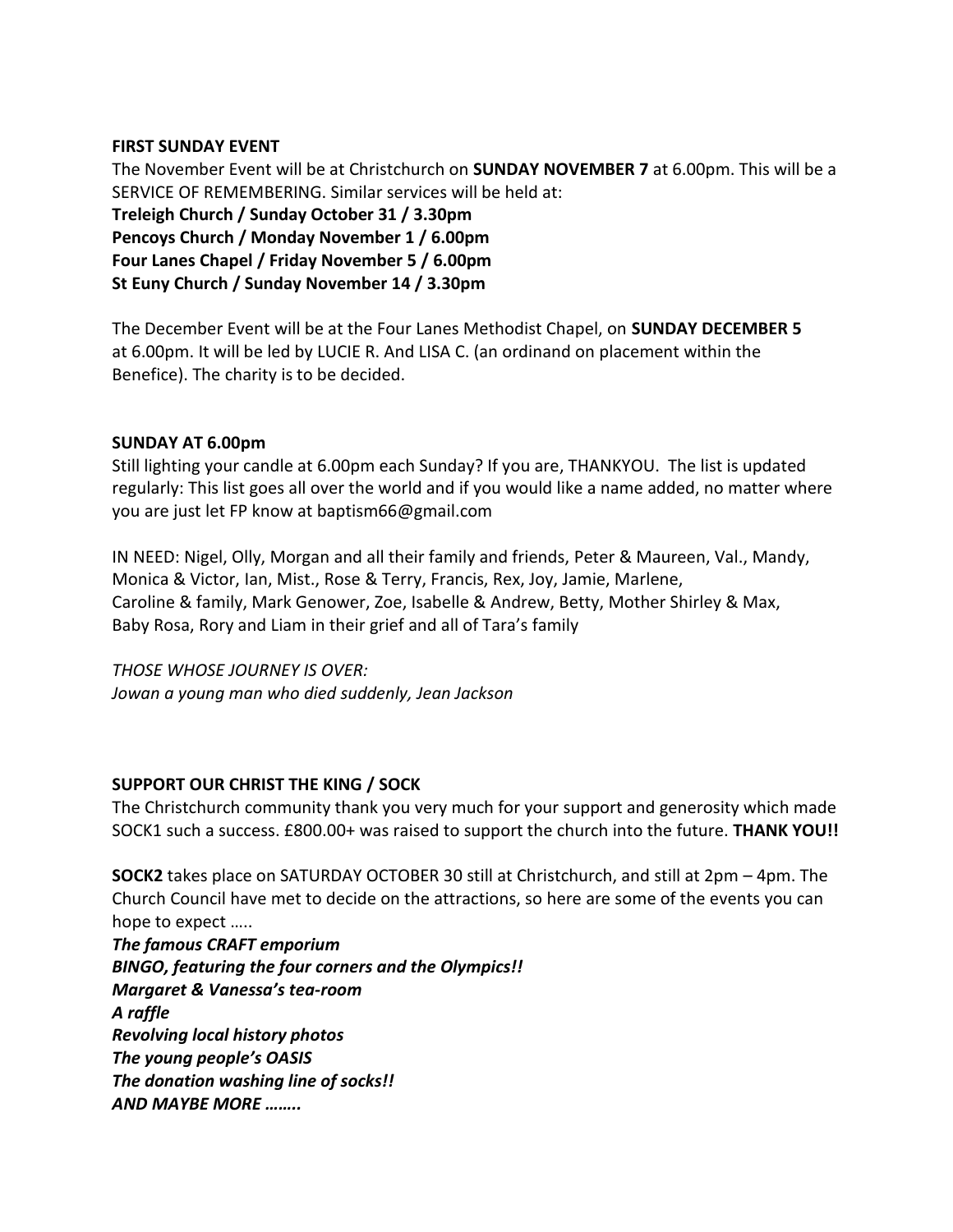SOCK3 takes place on SATURDAY NOVEMBER 27 still at Christchurch, and still 2pm – 4pm. The headline event on the pyramid stage (joke!!) will be the fabulous saxophone quartet; **THE FOUR TUNES.** This SOCK will have a distinctly Christmas theme.

#### **DIARY DATES:**

TUESDAY OCTOBER 26 / Pencoys Church monthly tea party continues 2.00pm – 4.00pm SATURDAY OCTOBER 30 / SECOND Christchurch monthly gift day, 2.00pm – 4.00pm (SOCK) SUNDAY OCTOBER 31 / Treleigh Church Remembers, 3.30pm SUNDAY OCTOBER 31 / Monthly Pencoys Hall tea party, 4.00pm – 5.00pm MONDAY NOVEMBER 1 / Pencoys Church Remembers, 6.00pm on ALL SAINTS DAY THURSDAY NOVEMBER 4 / *'Living in love and faith'*, face to face begins, place and time TBC. FRIDAY NOVEMBER 5 / Four Lanes Chapel Remembers, 6.00pm SUNDAY NOVEMBER 7 / Christchurch Remembers, 6.00pm on a FIRST SUNDAY EVENT SUNDAY NOVEMBER 14 / Remembrance Sunday / at 3.15pm St Euny Church will remember FRIDAY NOVEMBER 19 / Christchurch Patronal Dinner (restrictions permitting) 7.00pm SUNDAY NOVEMBER 21 / Christchurch Patronal Festival with Bishop Hugh and the baptism of Perran Knight-Bennett 3.00pm

TUESDAY DECEMBER 14 / Christchurch Carol Service, with the **SKYLINER BIG BAND,** 7.00pm

**IN CASE YOU ARE STRUGGLING AND NEED A LISTENING EAR:**  *The Samaritans:* **116 123** *Anxiety UK:* **03444 775 774** *Mind:* **0300 123 3393** *Calm:* **0800 58 58 58 Crisis text line (text) 85258 Child-line: 0800 11 11 Switchboard LGBTQ+?: 0300 330 0630**

# Go well on your journey, and stay safe .......